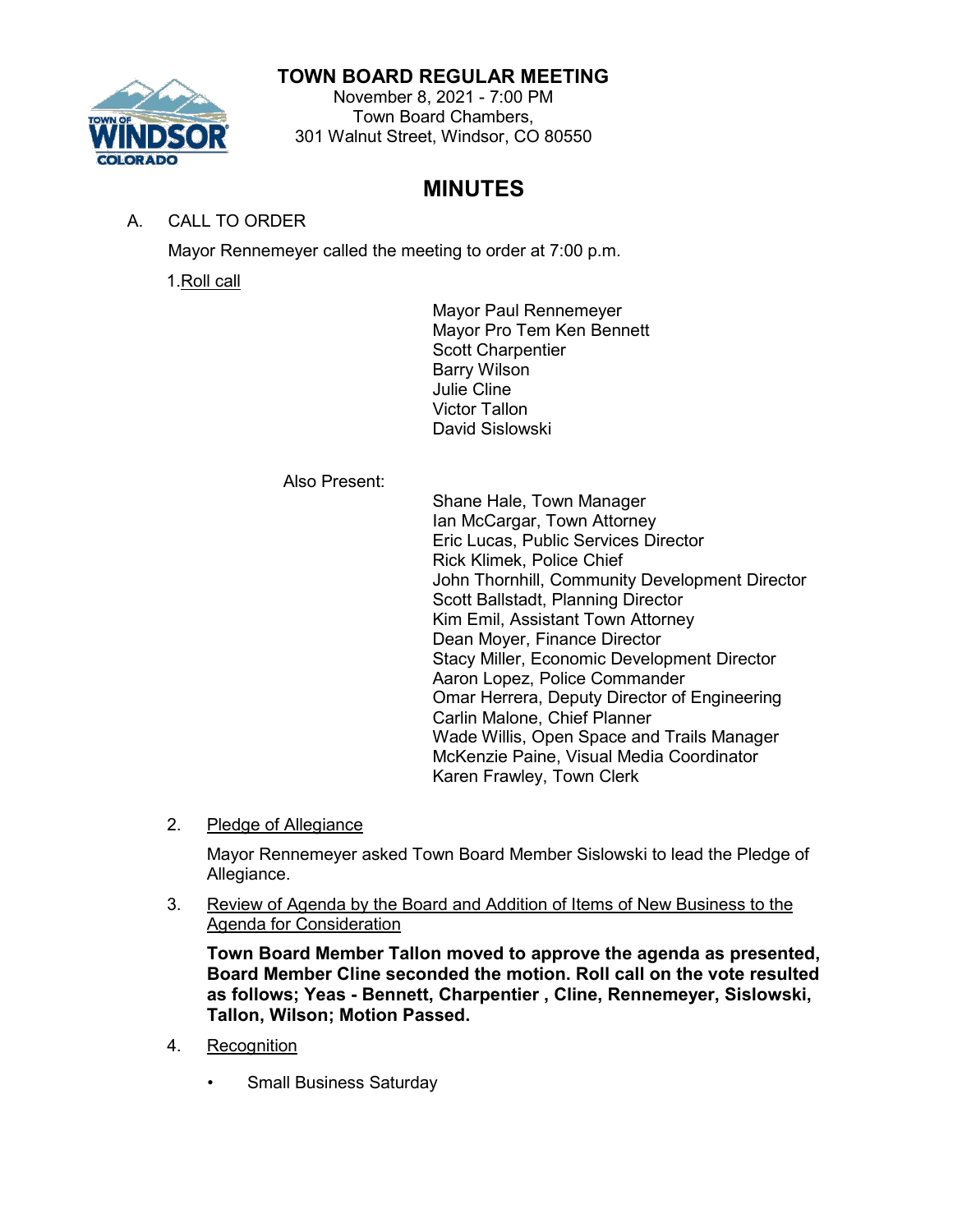• Colorado Law Enforcement Records Personnel Week

Mayor Rennemeyer read the Small Business Saturday and Colorado Law Enforcement Records Personnel Week Proclamations aloud.

- 5. Board Liaison Reports
	- Town Board Member Charpentier Chamber of Commerce, Clearview Library Board

Town Board Member Charpentier reported that there are no updates to provide at this time.

• Town Board Member Wilson - Planning Commission, Larimer County Behavioral Health Policy Council

Town Board Member Wilson reported that there are no updates to report from the Planning Commission.

Town Board Member Wilson reported that every month the BHPC receives presentations from two Impact Fund Grant Recipients:

# **UCHealth's Community Paramedic Division**

[Website: https://www.uchealth.org/services/emergency-care/uchealth](https://www.uchealth.org/services/emergency-care/uchealth-emergency-medical-services/community-paramedics/)[emergency-medical-services/community-paramedics/](https://www.uchealth.org/services/emergency-care/uchealth-emergency-medical-services/community-paramedics/)

#### [UCHealth Community Paramedics -](https://www.uchealth.org/services/emergency-care/uchealth-emergency-medical-services/community-paramedics/) Mobile Integrated Health Care

Patients deemed at risk for a 30-day readmission can be referred to us by the [patient's care manager, nurse n](https://www.uchealth.org/services/emergency-care/uchealth-emergency-medical-services/community-paramedics/)avigators or PCP team. We will conduct a series of home visits to educate the patient and family on appropriate care management, and to help connect the patient to their care management team. [www.uchealth.org](http://www.uchealth.org/)

# **Campus Connections Program at Colorado State University (CSU) School of Social Work**

Website:<https://www.chhs.colostate.edu/ssw/>



# [School of Social Work -](https://www.chhs.colostate.edu/ssw/) Social Work

The CSU School of Social Work focuses on social justice, equity and equality, anti-oppression, and enhancing human health and well-being.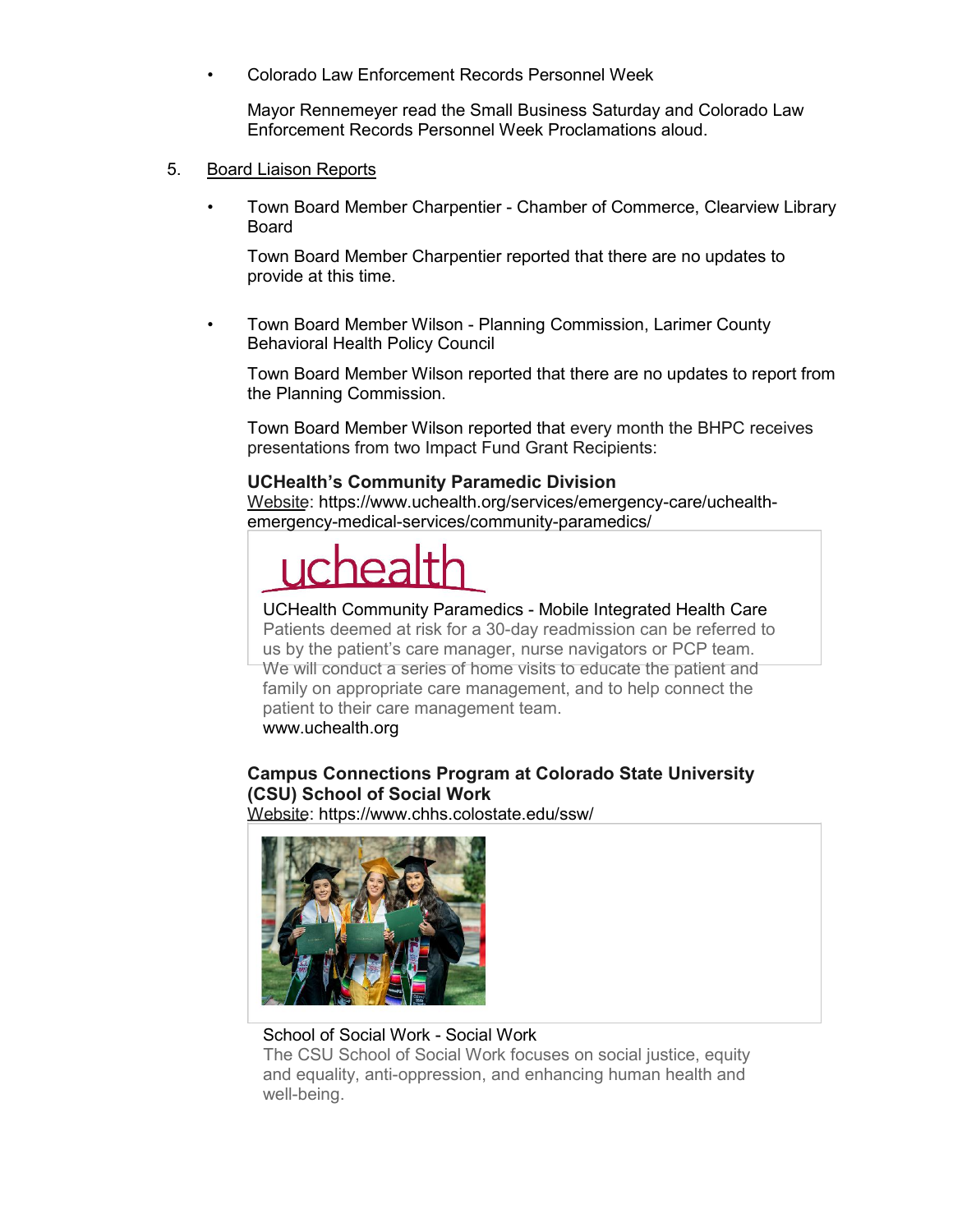#### Video:

#### <https://vimeo.com/coloradostateuniversity/review/353873938/f61ea5bc82>

#### BHPS Dashboard Data Updated: <https://www.larimer.org/behavioralhealth/data>

#### [Data | Larimer County](https://www.larimer.org/behavioralhealth/data)

Emails to elected officials\* which are marked private or internal will not be posted on the County's public website viewable by others. Even emails marked private, however, may be subject to public disclosure under public records requirements including the Colorado Open Records Act (CORA), with limited exceptions. For this reason, elected officials cannot guarantee emails marked private will ...

#### [www.larimer.org](http://www.larimer.org/)

Facility Groundbreaking: 12/6/2021. There will be a time capsule will be sealed and opened in 20 years. Earthmoving starts in 12/8/221.

Barry Wilson was re-elected as the BHPC Chair for an additional year. Larimer County Commissioner Jody Shaddock-McNally was elected Co-Chair.

National Council on Mental Well Being Award for Organizational Leadership in Advocacy that was recently presented to Larimer County on October 19th. The National Council on Mental Well Being is the largest member organization related to behavioral health in the nation with over 25,000 members and the Leadership in Advocacy award is given to one individual, one public servant and one organization each year. Larimer County being awarded and recognized is a tremendous honor. A video of Larimer County's acceptance [of this award from the Hill Day ceremony on 10/19/21:](https://www.youtube.com/watch?v=o3gm5-JMebs)  [https://www.youtube.com/watch?](https://www.youtube.com/watch?v=o3gm5-JMebs) [v=o3gm5-JMebs. The award will be](https://www.youtube.com/watch?v=o3gm5-JMebs)  [presented to the Board of County Commissioners](https://www.youtube.com/watch?v=o3gm5-JMebs) along with the trophy on 11/9/21.

[Hill Day at Home 2021: Advocacy Leadership Award Winners -](https://www.youtube.com/watch?v=o3gm5-JMebs) YouTube The National Council for Mental Wellbeing's 2021 Advocacy Leadership Awards, held on Tuesday, October 19, during Hill Day at Home, and supported by Sunovion ... [www.youtube.com](http://www.youtube.com/)

#### Resources:

The BHPC Website for roster, bylaws, meetings, agendas, and minutes:<https://www.larimer.org/boards/behavioral-health-policy-council> Larimer County Behavioral Health Dashboard:<https://www.larimer.org/behavioralhealth/data> New Larimer County Behavioral Health Facility (planned opening early 2023):<https://www.larimer.org/behavioralhealth/facility> The BHPC Grants Summary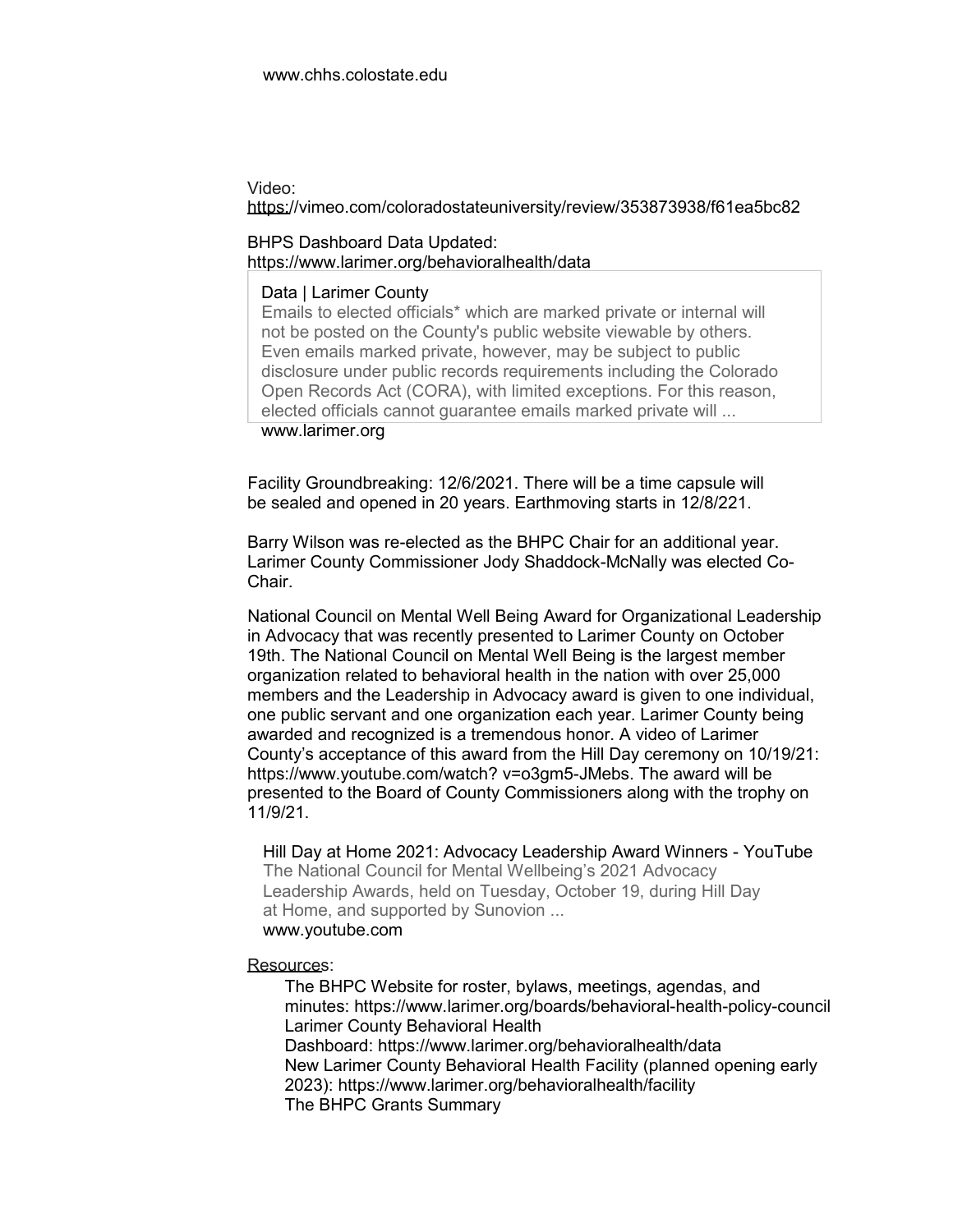Dashboard: [https://www.larimer.org/behavioralhealth/impactfund](https://www.larimer.org/behavioralhealth/impactfund-portfolio-review)[portfolio-review](https://www.larimer.org/behavioralhealth/impactfund-portfolio-review) The Larimer County Behavior Health Services (BHS) Annual Report:<https://www.larimer.org/behavioralhealth/2020-annual-report>

• Mayor Pro Tem Bennett – Water and Sewer Board, 34, and I-25 Coalition's, Windsor Arts Commission

Mayor Pro Tem Bennett reported that there are no updates for the Water and Sewer Board at this time.

Mayor Pro Tem Bennett reported that the I-25 Coalition met Wednesday night and the US 34 Coalition met Thursday night. Beyond the typical updates on projects which are coming along nicely, there was a lot of discussion about funding for projects on 34 and I- 25. Friday night, Congress passed the 1.2 trillion dollar infrastructure bill and Colorado is slated to get at least 3.1 billion dollars distributed through CDOT. Region 4, which is our region, is slated to get at least 250 million dollars that will be distributed throughout the entire region.

Mayor Pro Tem Bennett reported that the newly created Arts Commission will have its first meeting on November 16th.

• Town Board Member Cline – Tree Board, Poudre River Trail Corridor Authority, Historic Preservation Commission

Town Board Member Cline reported that the Tree Board met two weeks ago and was unable to attend.

Town Board Member Cline reported that the Historical Preservation Commission will meet on Wednesday and there is no report at this time.

Town Board Member Cline reported that the Poudre River Trail Corridor Authority met last Thursday and discussed the intergovernmental agreement that is on the agenda tonight. The Authority will be posting and completing a search for an executive director which they hope to fill the vacancy the first of January. The Authority will be setting up an endowment fund and doing an agreement to get it set up. The Party on the Poudre raised over \$20,000.00, which included a \$5,000.00 donation from one person. There have been over two-hundred and ten people experience the cycle without age program during 2021.

• Town Board Member Tallon - Parks, Recreation and Culture Advisory Board, Great Western Trail Authority

Town Board Member Tallon reported that the Parks, Recreation and Culture board discussed some items that were obtained from the Jacoby Farm. Goals, initiatives, and strategic plan for the 2022 year were also discussed. There was also a discussion about potential open space acquisitions and how to get to a point of being able to make purchases.

Town Board Member Tallon reported that the Great Western Trail Authority has started working to lay the concrete path. The Highland Hills development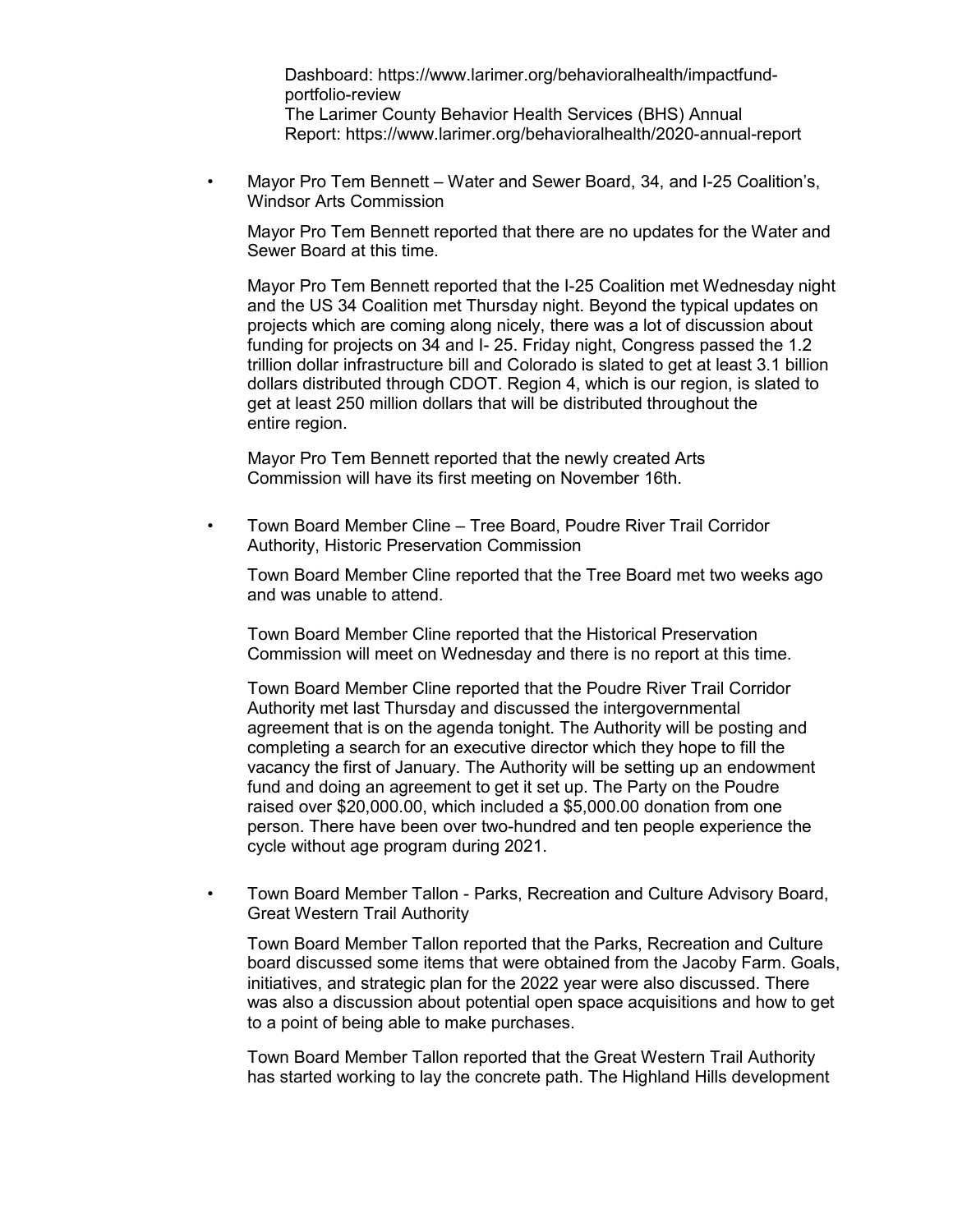firm is quik claiming some of the railroad. Trail usage has stayed the same, though there have been some damages to signs.

• Town Board Member Sislowski - Windsor Housing Authority, Windsor Severance Fire District

Town Board Member Sislowski reported that there is no update to provide at this time.

• Mayor Rennemeyer - Downtown Development Authority, North Front Range MPO

Mayor Rennemeyer reported that the Downtown Development Authority has not met since the last provided update.

Mayor Rennemeyer reported that the North Front Range MPO meeting was held last Thursday where the CMAC allocations for 2021 was approved as well as discussion and approval of CDOT's new greenhouse gas transportation plan that each MPO region will have to put into place.

#### 6. Public Invited to be Heard

Mayor Rennemeyer opened the meeting up for public comment.

Mandy Mullen and Nick Mullen both from 9271 County Road 70 in Windsor each addressed the Board regarding additional consideration of special events limits the Board has been discussing.

### B. CONSENT CALENDAR

- 1. Minutes of the October 25, 2021 Town Board Regular Meeting K. Frawley, Town Clerk
- 2. Resolution No. 2021 69 A Resolution Approving and Adopting an Amendment to an Intergovernmental Agreement Between the Town of Windsor and the Colorado Department of Transportation with Respect to Funding for Improvements to the Intersection of State Highway 257 and Eastman Park Drive - O. Herrera, Deputy Director of Engineering
- 3. Report of Bills October 2021

**Town Board Member Tallon moved to approve the consent calendar as presented, Board Member Cline seconded the motion. Roll call on the vote resulted as follows; Yeas - Bennett, Charpentier , Cline, Rennemeyer, Sislowski, Tallon, Wilson; Motion Passed.**

- C. BOARD ACTION
	- 1. Public Hearing Resolution No. 2021-70 Final Major Subdivision South Gate Business Park Subdivision 11th Filing - Tract D of South Gate Business Park 1st Filing and Tract A South Gate Business Park 9th Filing, Martin Lind, Windsor South Gate Development LLC; Owner/Applicant and Derek Patterson, TST Engineering,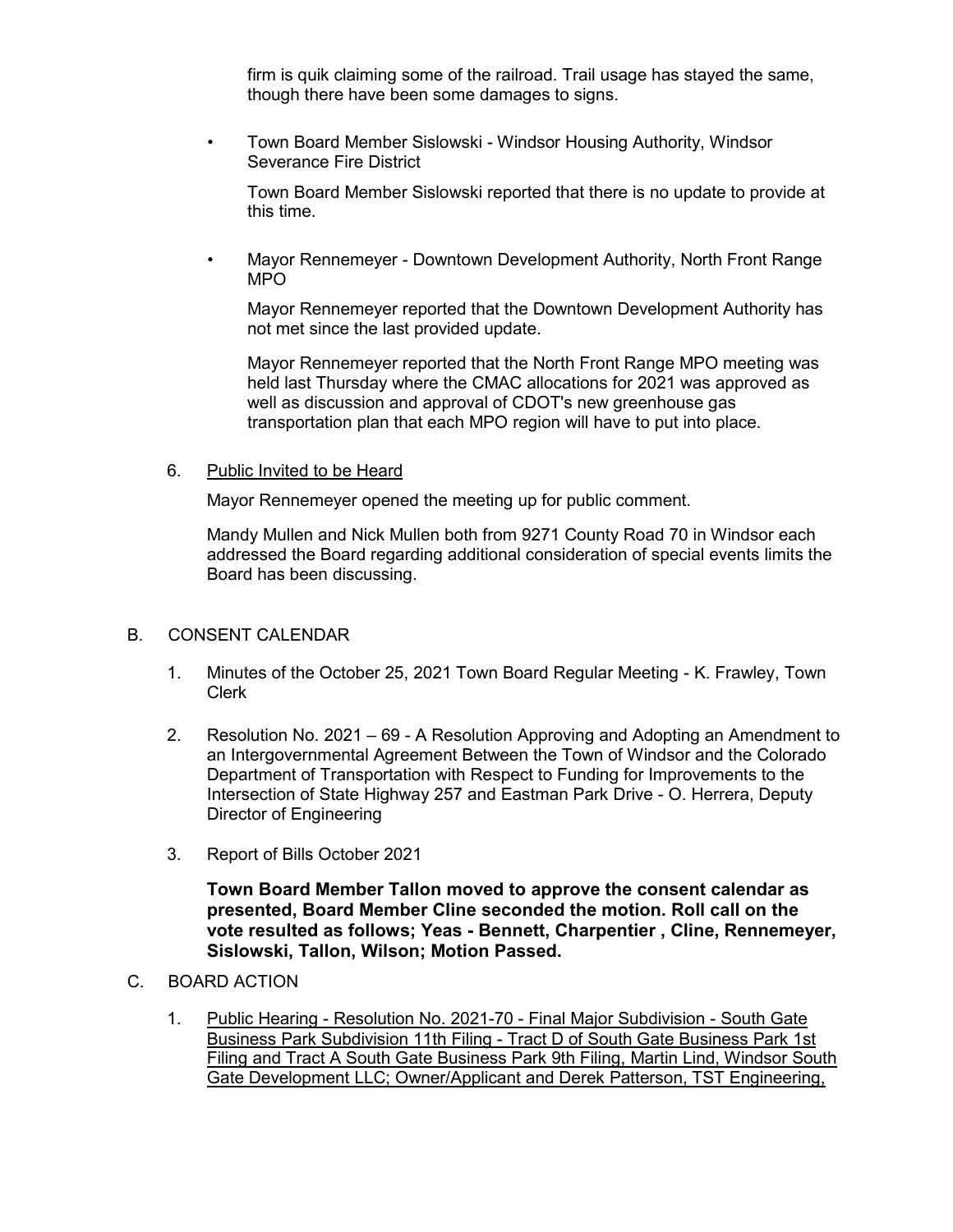Own's Representative, Garrett Scallon, Windsor South Gate Development LLC, Owner's Representative

The Final Major Subdivision South Gate Business Park Subdivision, Eleventh Filing, will replat the South Gate Business Park Subdivision, Ninth Filing Tract A, into an additional 6 lots, plat the private roadway as a tract and re-plat the regional detention pond located on the west side of the property. No infrastructure is proposed with the Major Subdivision, only a replat.

# **Town Board Member Sislowski moved to open the public hearing, Town Board Member Tallon seconded the motion. Roll call on the vote resulted as follows; Yeas - Bennett, Charpentier , Cline, Rennemeyer, Sislowski, Tallon, Wilson; Motion Passed.**

Town Board Member Wilson stated the following, "Mayor Rennemeyer, for the record I would like to point out that in my capacity as a Town Board liaison to the Planning Commission. I was present at the Planning Commission meeting during which this matter was previously presented. I wish to state that my participation in the Planning Commission proceedings has in no way influenced me in my capacity as a Town Board member this evening. I will make my decision and cast my vote this evening based solely on the evidence presented during this public hearing."

Discussion ensued between Town Board and staff.

Brian Williamson with TST Engineering provided a short presentation to the board.

**Town Board Member Tallon moved to close the public hearing, Town Board Member Wilson seconded the motion. Roll call on the vote resulted as follows; Yeas - Bennett, Charpentier , Cline, Rennemeyer, Sislowski, Tallon, Wilson; Motion Passed.**

2. Resolution No. 2021-70 A Resolution approving Final Major Subdivision - South Gate Business Park Subdivision 11th Filing - Tract D of South Gate Business Park 1st Filing and Tract A South Gate Business Park 9th Filing, Martin Lind, Windsor South Gate Development LLC; Owner/Applicant and Derek Patterson, TST Engineering, Own's Representative, Garrett Scallon, Windsor South Gate Development LLC, Owner's Representative See public hearing item.

Per Ms. Malone, nothing further at this time.

# **Mayor Pro Tem Bennett moved to approve Resolution No. 2021-70, Town Board Member Tallon seconded the motion. Roll call on the vote resulted as follows; Yeas - Bennett, Charpentier , Cline, Rennemeyer, Sislowski, Tallon, Wilson; Motion Passed.**

3. Resolution No. 2021-71 - A Resolution Approving the Incentive Agreement for Lineage Logistics - Stacy Miller, Director of Economic Development Economic Development staff began meeting with site selectors from Ernest and Young (EY) on behalf of Project Ceti known as Lineage Logistics in April 2021. Lineage Logistics is reimagining the world's food supply chain by preserving, protecting, and optimizing the distribution of food. Innovative technology,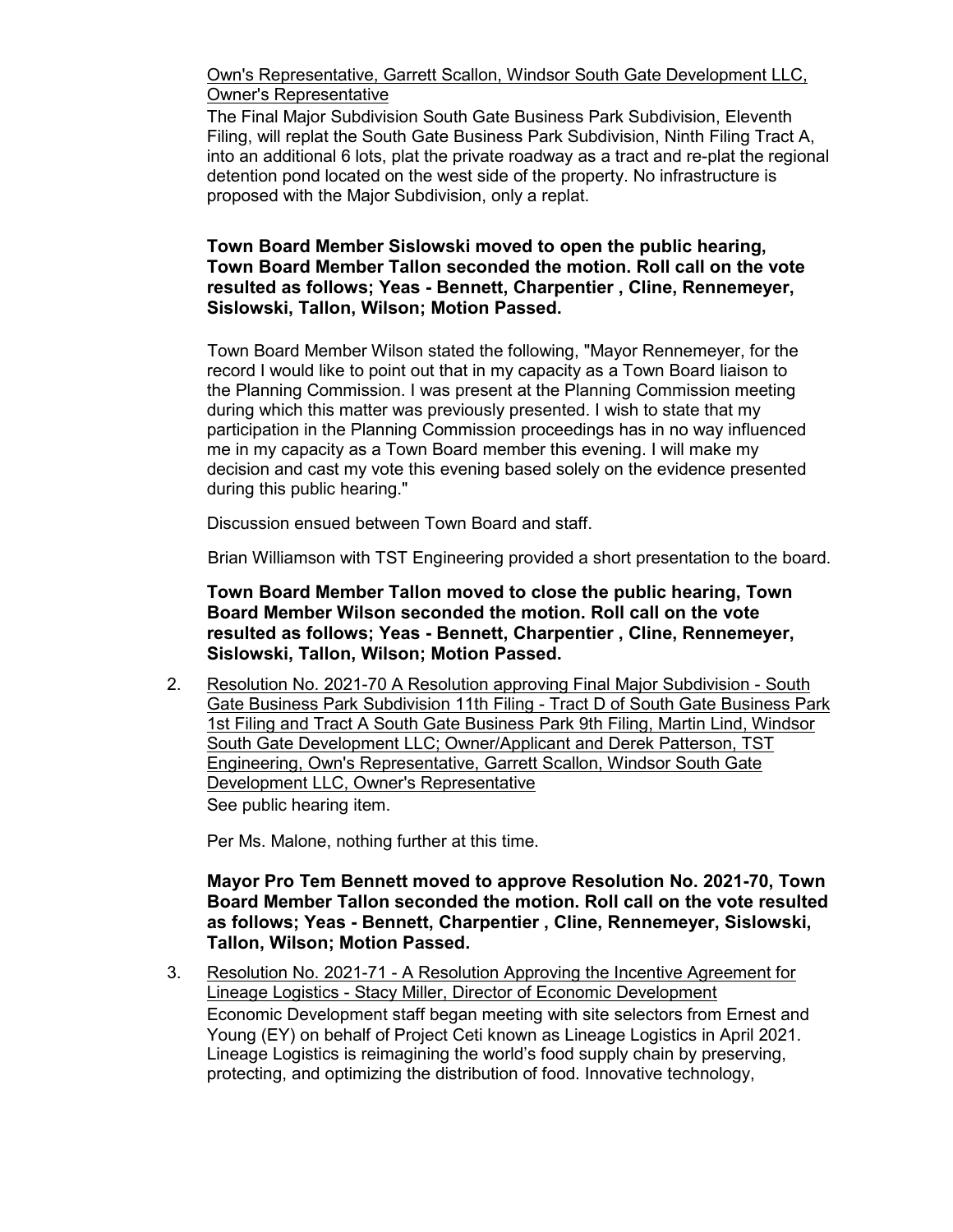streamlined operations and a global network of facilities combine to form one of the world's most dynamic companies in temperature-controlled logistics.

Discussion ensued between Town Board and staff.

**Mayor Pro Tem Bennett moved to approve Resolution No. 2021-71, Town Board Member Wilson seconded the motion. Roll call on the vote resulted as follows; Yeas - Bennett, Charpentier , Cline, Rennemeyer, Sislowski, Tallon, Wilson; Motion Passed.**

4. Resolution No. 2021-72 - A Resolution Approving Modifications to the Road Impact Fee Schedule Pursuant to Section 15-15-40 of the Windsor Municipal Code Please see attached memorandum and resolution.

Discussion ensued between Town Board and staff.

**Town Board Member Sislowski moved to approve Resolution No. 2021-72, Town Board Member Tallon seconded the motion. Roll call on the vote resulted as follows; Yeas - Bennett, Charpentier , Cline, Rennemeyer, Sislowski, Tallon, Wilson; Motion Passed.**

5. Resolution No. 2021- 73 - Resolution Approving Model Colorado Regional Intergovernmental Agreement ("IGA") concerning the Weld Region At the last Town Board meeting, the State MOU for the Opioid Settlement was presented and approved. By the Town electing to participate in the State MOU, it makes us eligible to participate in the Regional IGA's. The State is contributing 60% of its settlement proceeds to various Regions. We are participants in the Weld and Larimer regions.

**Town Board Member Wilson moved to approve Resolution No. 2021-73, Town Board Member Sislowski seconded the motion. Roll call on the vote resulted as follows; Yeas - Bennett, Charpentier , Cline, Rennemeyer, Sislowski, Tallon, Wilson; Motion Passed.**

6. Resolution No. 2021-74 - A Resolution Approving and Adopting the Amended and Restated Intergovernmental Agreement Regarding the Poudre River Trail In 1994 the Town of Windsor, City of Greeley and Weld County entered into an Intergovernmental Agreement to establish and develop the Poudre River Trail Corridor (PRTC) with the intent of developing and maintaining a trail from Island Grove Park in Greeley up to State Highway 392 in Windsor. The IGA has been amended and restated several times over the last 27 years, each time the agreement further clarifies the roles, responsibilities and evolution of the entities and the PRTC. Staff has been working with the PRTCB on a 2021 Amended and Restated IGA.

Per Mr. Willis, the intergovernmental agreement was not included in the packet. Mr. McCargar stated that if the Board would like to postpone to a date certain, this can be brought back to the next meeting.

Discussion ensued between the Town Board and staff.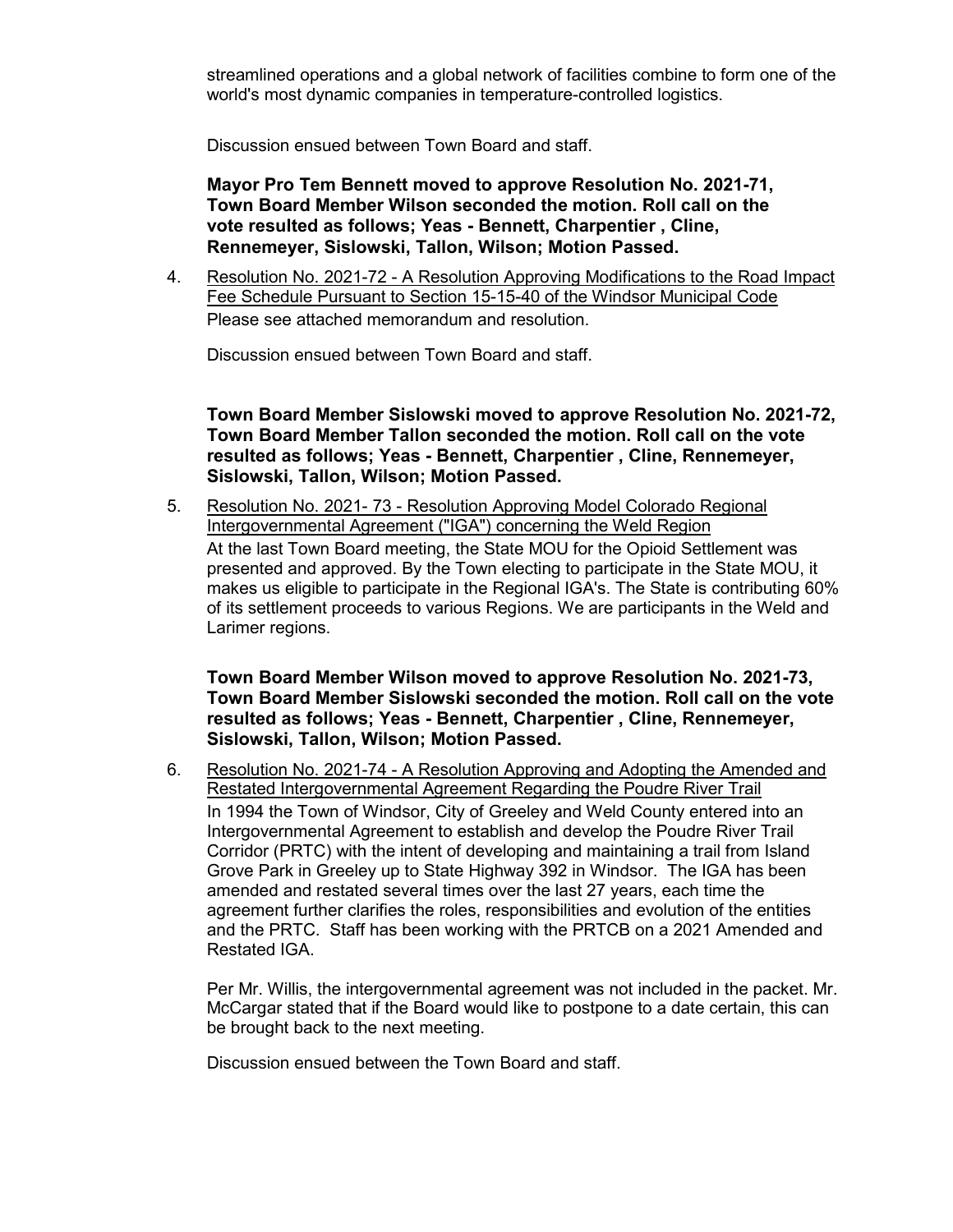**Town Board Member Tallon moved to postpone Resolution No. 2021-74 to a date certain of November 22, 2021, Board Member Cline seconded the motion. Roll call on the vote resulted as follows; Yeas - Bennett, Charpentier , Cline, Rennemeyer, Sislowski, Tallon, Wilson; Motion Passed.**

# D. COMMUNICATIONS

1. Communications from Town Attorney

Per Mr. McCargar, no communications to provide.

- 2. Communications from Town Staff
	- a. Site Plan Review South Gate Business Park Subdivision (Aims Community College Campus Expansion) - C. Malone
	- b. South Gate Business Park Subdivision 2nd Filing, Lot 4, Block 1 (1113 South Gate Drive) - S.Mezzetti
	- c. Site Plan Review South Gate Business Park Subdivision 6th Filing, Lot 2 (1000 Champion Drive) - S.Mezzetti
	- d. Site Plan Review South Gate Business Park Subdivision 9th Filing, Lot 2 (1105 South Gate Drive) - S. Mezzetti
	- e. Financial Report September 2021
	- f. Increased Funding to Economic Development Membership
	- g. WWTP BioSolids Guaranteed Maximum Price Update

Mr. Lucas spoke regarding the Wastewater Treatment Plant maximum price update that was included in the packet.

Mr. Moyer spoke regarding the financial report that was included in the packet.

Ms. Malone stated that there are four site plan reviews included in the packet and if there are any comments, please forward to the Planning Department by Friday.

Officer Rusch stated that they are currently participating in the last fundraiser of the year for Special Olympics with No Shave November.

3. Communications from Town Manager

Per Mr. Hale, the monthly board report is included in the packet. Thanks to the Board Members who attended Debbie's retirement party. This Thursday, all administrative offices will be closed for Veterans Day as well as Town Hall will remain closed to the public for carpet replacement.

a. Monthly Board Report